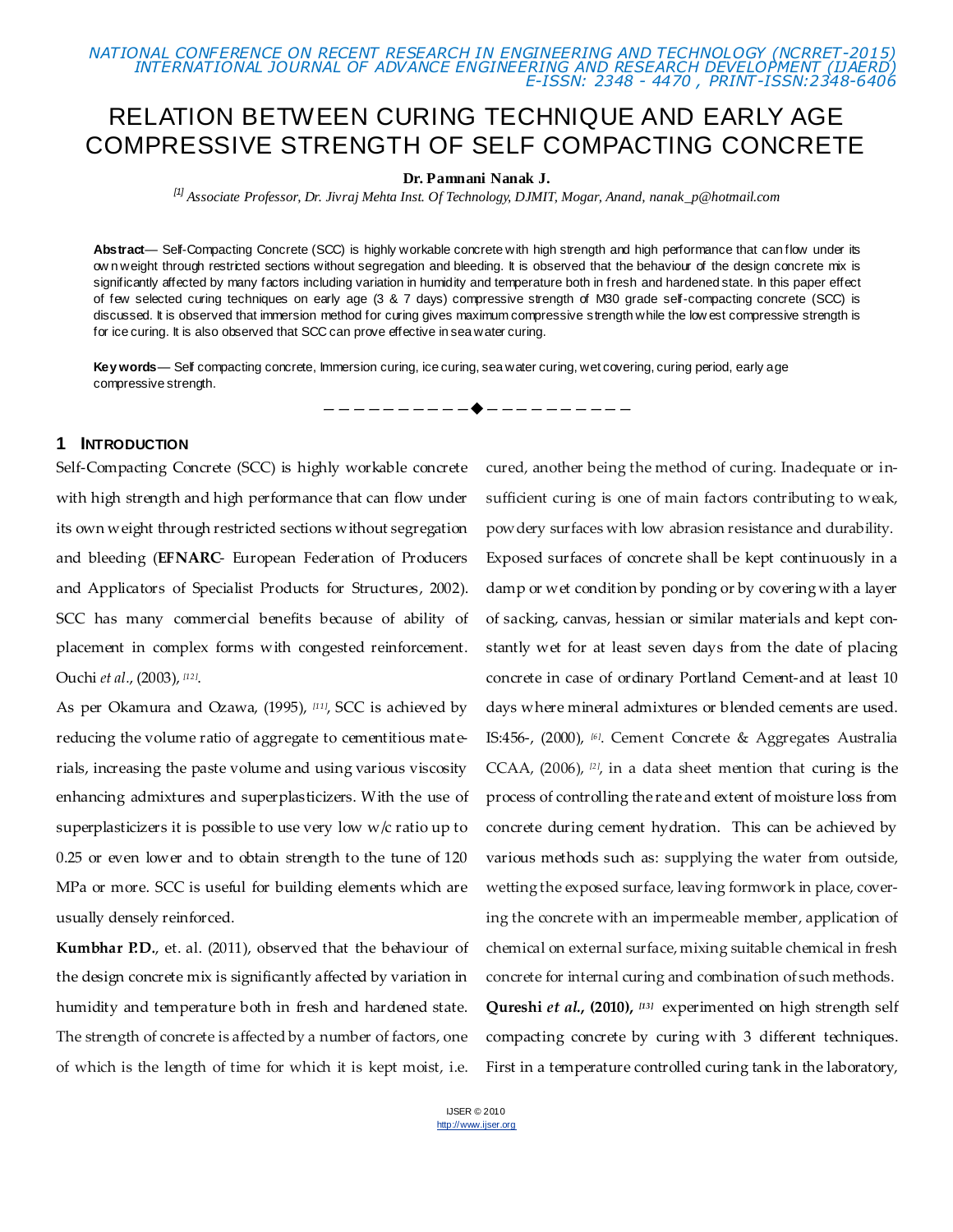second under prevailing site conditions and 3rd by application of a curing compound. They noted that 28-days compressive strength of cylinders cured under site conditions was 89 % of the compressive strength of cylinders cured in water tank in the laboratory (i.e., 11 % less). Similarly compressive strength of cylinders cured by applying curing compound was 93 % of the compressive strength of cylinders cured in the laboratory (i.e., 7% less).

**[Michael, \(2005\),](#page-5-5)** *[10]* investigated the effect of heat treatment on the mechanical properties of SCC. Various SCCs were brought to a maturity corresponding to a durable storage of the concretes for 3 days at 20 °C. On these concretes, the compressive strength, the splitting tensile strength and the static Young's modulus were determined and compared to reference concretes that had been stored for 3 days under standard conditions. The concretes with a low  $(w/c)$ -ratio, which are typically used in the precast industry, are hardly affected by the heat treatment conditions. This applies independent from the curing temperature. A high (w/c)-ratio leads in part to marked loss of strength, which in most cases increases with increasing curing temperature. For the splitting tensile strength, heat curing temperatures up to  $60 °C$  can be regarded as uncritical. Beyond this temperature, strength losses compared to standard storage have to be reckoned with.

The strength of concrete is affected by a number of factors, one of which is the length of time for which it is kept moist, i.e. cured, another being the method by which it is being cured. Inadequate or insufficient curing is one of main factors contributing to weak, powdery surfaces with low abrasion resistance..

In the present paper, effect of few curing methods in which water or ice is used as supplementary curing medium, are chosen.

- 1. Immersion method –M3I
- 2. Ice curing M3B
- 3. Sea water curing M3S,
- 4. Gunny Bag or Wet Covering M5W

**The effect of** these water-based curing techniques on the early

age compressive strength of M30 grade self-compacting concrete (SCC) is discussed.

## **2 MATERIALS & METHODS 2.1 Materials**

The materials used in developing the reference M30 SCC have following properties:

## *2.1.1 Cement*

Ordinary Portland cement of 53 grade (Sanghi brand) with Specific Gravity 3.15, available in local market. The properties were checked as per [IS:12269-, \(2013\),](#page-5-6) *[8]* . The properties of cement used are given in Table 1.

**Table 1 Properties of 53 grade Ordinary Portland cement**

| <b>PROPERTY</b>                                   | <b>VALUE</b>      | IS CODE: 8112-<br>1989<br>Specifica-<br>tions |
|---------------------------------------------------|-------------------|-----------------------------------------------|
| Specific Gravity                                  | 3.15              | 3.10-3.15                                     |
| Consistency                                       | 28%               | 30-35                                         |
| Initial setting time                              | 35 <sub>min</sub> | 30min minimum                                 |
| Final setting time                                | $178$ min         | 600min maximum                                |
| Compressive strength at 7 days $N/mm^2$           | 38.49 $N/mm^2$    | 43 $N/mm2$                                    |
| Compressive strength at 28 days N/mm <sup>2</sup> | 52.31 $N/mm^2$    | 53 $N/mm2$                                    |

## *2.1.2 Water*

Water is an important ingredient of concrete as it actually participates in the chemical reaction with cement. Potable water was used for mixing.

## *2.1.3 Sea water*

The sea water was brought from gulf of Cambay having salinity 23%..

## *2.1.4 Fly ash*

Class C Fly ash was used with Specific Gravity 2.13, Vanakbori Thermal Station, Dist. Kheda, Gujarat, India. The properties of Fly ash used are given in Table 2.

**Table 2 Properties of Fly ash**

| <b>Constituents</b>     | Weight by % |
|-------------------------|-------------|
| Loss on ignition        | 4.17        |
| Silica $(SiO2)$         | 69.40       |
| Iron Oxide (Fe2O3)      | 3.44        |
| Alumina (Al2O3)         | 28.20       |
| Calcium Oxide (CaO)     | 2.23        |
| Magnesium Oxide $(MgO)$ | 1.45        |
| Total Sulphur (SO3)     | 0.165       |
| Insoluble residue       |             |
| Sodium Oxide (Na2O)     | 0.58        |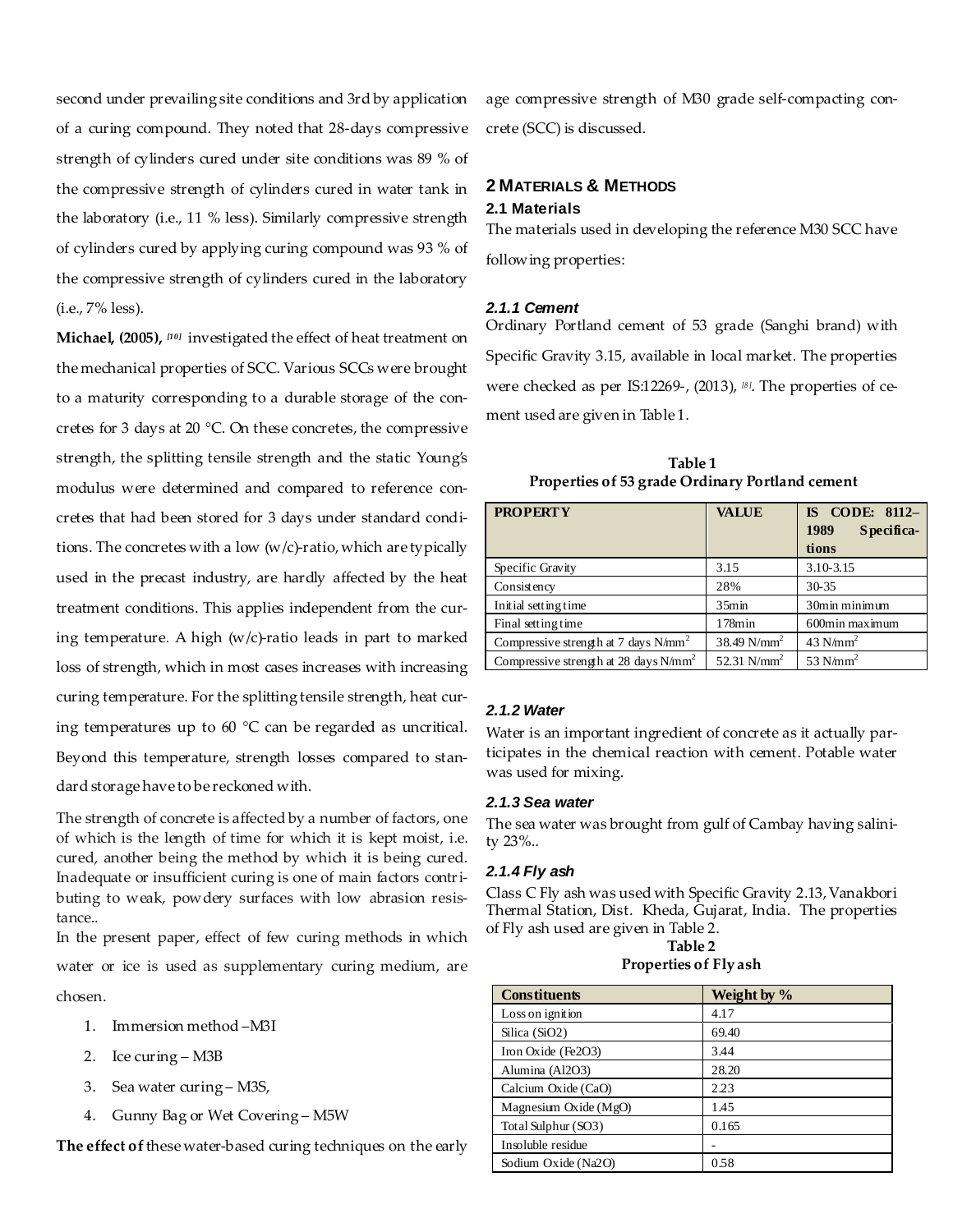| Potassium Oxide $(K2O)$ | 1.26 |
|-------------------------|------|
|-------------------------|------|

#### *2.1.5 Aggregates (FA & CA)*

High strength or rich concrete can be adversely affected by use of large size aggregates as discussed in Shetty M.S. (2005), a text book of Concrete Technology. Based on this fact and after studying mix design literature of SCC, the various aggregates used are as under:

**Sand, ≤ 4.75mm:** Specific gravity 2.55 & Fineness Modulus 2.87, Zone II, Bodeli, Vadodara.

**Grit, 4.75 to 12.5mm**: Specific gravity 2.75 & Fineness Modulus 5.76, Sevaliya, Kheda District. The properties of aggregates used are checked as per [IS:383-, \(1970\),](#page-5-7) *[5]*are given in Table 3.

| <b>Particulars</b>      | Sand                  | Grit                  |  |
|-------------------------|-----------------------|-----------------------|--|
| Source                  | Bodeli, Gujarat       | Sevalia, Gujarat      |  |
| Zone                    | Zone II               |                       |  |
| Specific Gravity        | 2.55                  | 2.75                  |  |
| <b>Fineness Modulus</b> | 2.87                  | 5.76                  |  |
| <b>Bulk Density</b>     | $1776 \text{ kg/m}^3$ | $1764 \text{ kg/m}^3$ |  |
| Colour                  | Yellowish White       | Greyish Black         |  |

**Table 3 Properties of sand**

#### *2.1.6 Chemical admixtures (SP)*

Polycarboxylates ether condensate (PCE) based superplasticizers were used Brand name Glenium B276 Suretec. Dosages of superplasticizers 1.1% of cementitious material. The properties of superplasticizer are: pH≥6, Chloride ion content<0.2% and light brown liquid in color.

#### *2.1.7 Gunny Bag*

These are also called jute bags. They retain water and keep the samples wet. The bags were available from local market

#### **2.2 Mix proportion of scc and preparation of specimen**

There is no standard method for SCC mix design and many academic institutions, admixture suppliers, ready-mixed, pre cast and contracting companies have developed their own mix proportioning methods. Various trials were performed with 0.01 m<sup>3</sup> of concrete with locally available materials and checked the fresh property tests (Slump flow, J-ring flow, V- funnel, L-box and U-box) according to the standards of European Guidelines and finalized the mix proportion of M30 grade of SCC, considered as a reference SCC The selection of super plasticizer and its doses where fixed using Marsh Cone. Before finalizing the type of superplasticizer and its dosage, Marsh cone method was used to study the effect of water/cement ratio and dosage of superplasticizer type on cement pastes with different superplasticizer dosages. [Agullo](#page-5-8) *et al.*, [\(1999\),](#page-5-8) *[1]*

Once the mix design was achieved, concrete cubes were cast. Slump Flow Test was carried out on each batch in order to ascertain concrete flow for self-compacting concrete. All concrete batches were prepared in rotating drum mixture. First, the aggregate are introduced and then one-half of the mixing water was added and rotated for approximate two minutes. Next, the cement and fly ash were introduced with superplasticizer already mixed in the remaining water. Most manufactures recommend at least 5 minutes mixing upon final introduction of admixture. The selected mix design for reference mix adopted is shown in Table 4.

**Table 4 Mix Proportion for mix design M30 SCC, Materials/m<sup>3</sup>**

| <b>Cement</b><br>Kg | Fly-Ash<br>Κg | F.A.<br>Kg | <b>C.A.</b> | Water<br>Lit. | $SP\%$ |
|---------------------|---------------|------------|-------------|---------------|--------|
| 375                 | 175           | 785        | 735         | 214.5         | 1.07   |

#### **2.3 Tests conducted on fresh scc**

Various tests such as Slump flow & T50 test, J-Ring test, L-Box test, U-Box test & V-funnel test were performed to study the workability of SCC. Test results and their acceptance criteria as pe[r EFNARC, \(2002\),](#page-5-9) *[3]* are listed in Table 5.

#### **2.4 Curing methods used**

Three specimens were cured for each selected techniques of curing namely normal water immersion, ice, sea water & wet covering.

**Water immersion:** The specimens are placed in a water shallow pond immediately after de-moulding. They remain in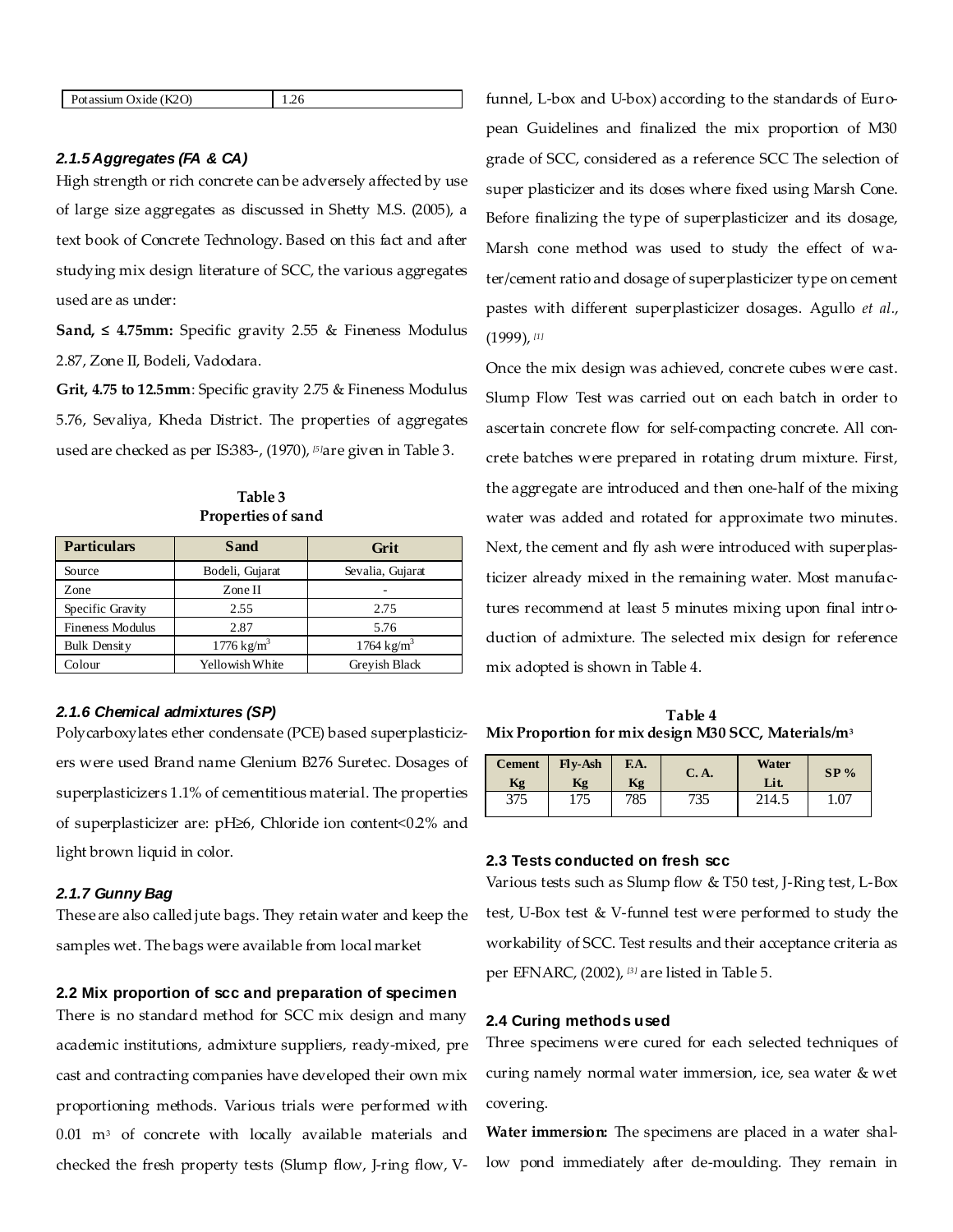pond continuously till the day of testing.

# **Ice curing:** The specimens were placed in a ice making drum in an ice factory for the specified period. The temperature inside the drum is maintained at zero  $\mathrm{C}$ . The drums were taken out in the morning of the day of testing in order to thaw the ice before testing.

**Sea water curing:** The sea water was brought to laboratory from bay of Cambay and kept in small drums with specimens inside. This is quite similar to immersion curing.

**Wet Covering with Gunny Bags**: Wet jute bag covers were placed as soon as the specimens were de-molded to maintain water on the surface of the concrete. They were kept wet continuously for the entire period of experiments.

The various acronyms used for specimens of tests are: M3I for Pond Immersion, M3S for sea water, M3B for ice curing and M3W for Wet Covering.

#### **2.4 Tests conducted on hardened M30 SCC**

**Compressive strength**: For compressive strength cubes of 150×150×150mm were cast from reference mix of SCC and kept for different types of curing up to 90 days. Three specimen were tested after 3, 7, 28, 56 and 90 days, using a calibrated compression testing machine of 2,000 KN capacity as per [IS:516-1959, \(2004\),](#page-5-10) *[7]* .

Compressive strength  $f_c = P/A$ , where, P is load & A is area of cube …… (a)

#### **3 RESULTS AND DISCUSSION**

#### **3.1 Tests results of fresh SCC:**

The overall fresh SCC properties of reference mix are shown in Table 5. The various tests namely Slump flow, L-Box, U-Box, & V-funnel were conducted on fresh SCC reference mix as per EFNARC guidelines. The slump flow test has spread of 620mm. The limiting parameters specified by EFNARC and the results are noted in table 5. It can be observed that the reference mix satisfies all the criteria as per standards specified by EFNARC.

#### **Table 5**

#### **Fresh SCC properties of reference mix**

| Test conducted                       | Unit        | Values as per<br><b>EFNARC</b> |      | <b>Results of Tests</b> |
|--------------------------------------|-------------|--------------------------------|------|-------------------------|
|                                      |             | Min.                           | Max. | M30                     |
| $Slu$ mp-flow                        | mm          | 600                            | 800  | 620                     |
| $T50-S \, \mathrm{lu \, mp}$<br>flow | sec         | 2                              | 5    | 3.8                     |
| $L$ -box                             | $(h_2/h_1)$ | 0.8                            | 1.0  | 0.83                    |
| $U$ -box                             | $(h_2-h_1)$ | 0                              | 30   | 10.2                    |
| V-funnel                             | sec         | 6                              | 12   | 9.8                     |

### **3.2 Compressive strength for M30 SCC**

The compressive strength for various specimens at different ages for selected curing methods, its average values and standard deviation is summarized in Table 6. For further analysis the average value of samples is taken in consideration. Table 7, shows the percentage Av. compressive strength with reference to Immersion strength for different ages of concrete.

## **Table 6 Compressive Strength N/mm<sup>2</sup> for selected methods of curing for M30 SCC**

| Method/                       |                | Compressive Strength N/mm <sup>2</sup> |        |  |
|-------------------------------|----------------|----------------------------------------|--------|--|
| Acron ym                      | <b>Results</b> | 3 Days                                 | 7 Days |  |
| Immersion<br>M <sub>3I</sub>  | C1             | 18.3                                   | 30.5   |  |
|                               | C <sub>2</sub> | 18.7                                   | 32.7   |  |
|                               | C <sub>3</sub> | 19.6                                   | 31.4   |  |
|                               | Ave rage       | 18.9                                   | 31.5   |  |
|                               | Std. Deviation | 0.7                                    | 1.1    |  |
|                               | C1             | 17.4                                   | 23.1   |  |
|                               | C <sub>2</sub> | 16.6                                   | 21.8   |  |
| <b>Ice</b><br>M3B             | C <sub>3</sub> | 17.9                                   | 20.9   |  |
|                               | Ave rage       | 17.3                                   | 21.9   |  |
|                               | Std. Deviation | 0.7                                    | 1.1    |  |
| Sea water<br>M <sub>3</sub> S | C1             | 18.7                                   | 31.8   |  |
|                               | C <sub>2</sub> | 21.4                                   | 33.1   |  |
|                               | C <sub>3</sub> | 20.9                                   | 31.0   |  |
|                               | <b>Average</b> | 20.3                                   | 32.0   |  |
|                               | Std. Deviation | 1.4                                    | 1.1    |  |
| Wet Covering<br>M3W           | C1             | 20.9                                   | 29.6   |  |
|                               | C <sub>2</sub> | 20.5                                   | 30.5   |  |
|                               | C <sub>3</sub> | 21.8                                   | 29.2   |  |
|                               | Ave rage       | 21.1                                   | 29.8   |  |
|                               | Std. Deviation | 0.7                                    | 0.7    |  |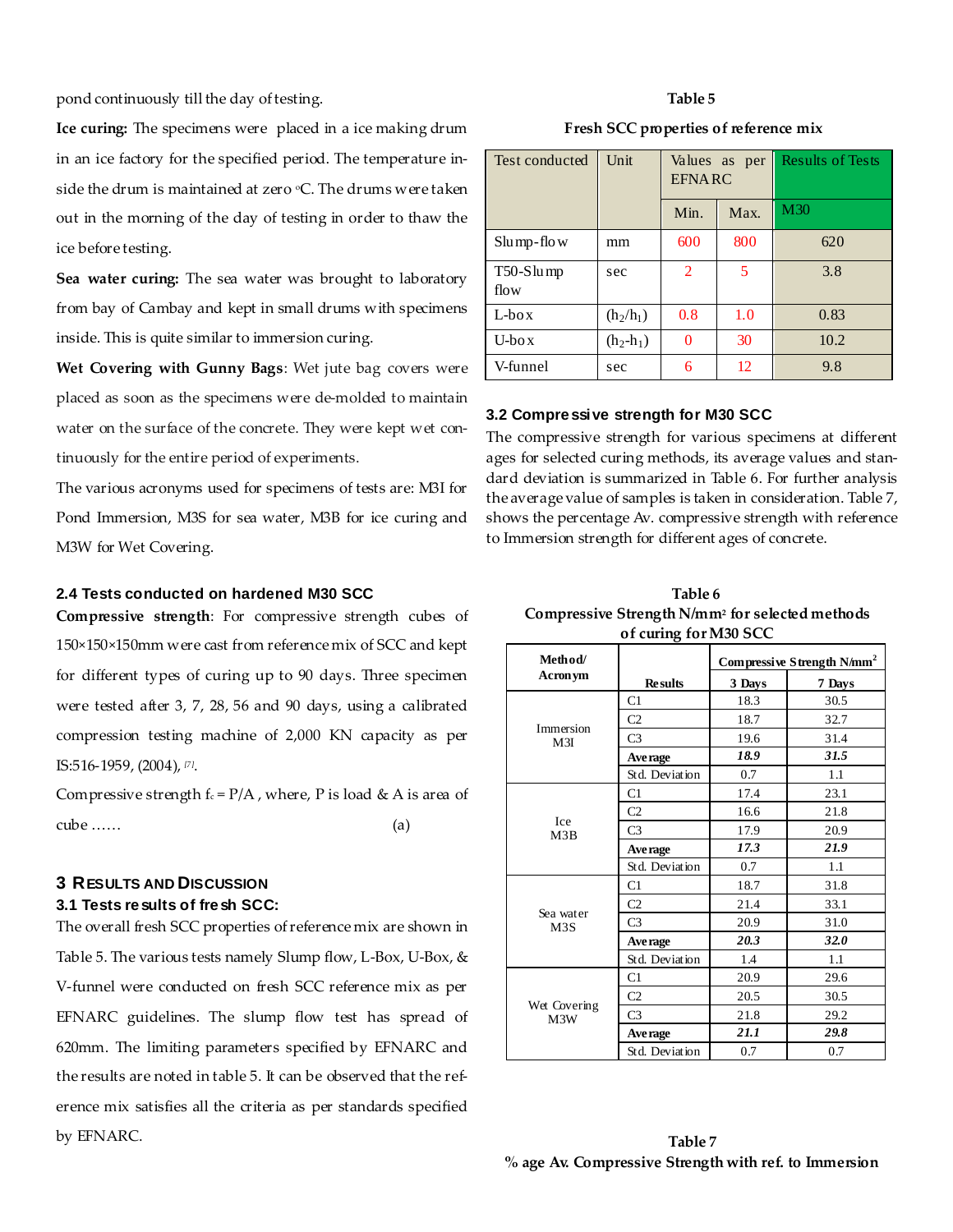|                  | Curing<br>Me- |       |       |
|------------------|---------------|-------|-------|
| Acronym          | thods         | 3D    | 7D    |
| M3I              | Immersion     | 100.0 | 100.0 |
| M3B              | Ice           | 91.5  | 69.6  |
| M <sub>3</sub> S | Sea water     | 107.7 | 101.4 |
| M <sub>3</sub> W | Wet Covering  | 111.5 | 94.5  |

**Strength for M30 SCC**

**Fig.1: % age Compressive strength development with ref. to immersion curing techniques at 3 days**





It is observed that for M30SCC at 3 days, wet covering achieves the highest strength 21.1 N/mm<sup>2</sup> , about 12% higher than immersion strength. The higher strength may be due improved pore structure and lower porosity resulting from greater degree of hydration without any loss of moisture from the concrete specimen. However at 7 days the strength is lesser than immersion method.

Sea water curing method gives second highest compressive strength at 3 days. It is about 8% more than strength achieved by immersion method at 3 days. However at 7 days it achieves highest strength little more than immersion curing. The development of good compressive strength in sea water may be due to presence of certain alkalis which accelerates the early strength of concrete[. Shetty, \(2009\),](#page-5-11) *[15]* . This may be due to the accelerating effects of some of the sea salts like NaCl, K2SO4 which cause a more rapid dissolution of compounds of cement particularly tricalcium silicate in water and hence facilitates more rapid hydration of concrete. This is in confirmation with [Md Moinul](#page-5-12) *et al.*, (2012), *[9]* .

The good compressive strength is also attributed to proper hydration of cement and reduction in voids due to presence of pozzlonic material like fly ash. The results are in confirmation of the results of the study b[y Safiuddin](#page-5-13) *et al.*, (2007), *[14]* .

The lowest strength is for ice curing 17.3 and 21.9 N/mm<sup>2</sup> at 3 and 7 days respectively, about 9% and 30% lesser than immersion curing. Initial strength gain, after mixing of water until de-molding, exhibits better strength at 3 days. But later at 7 days the strength reduces. This is due to the reason that at around -3 to -4°C, enough of the pore water will freeze so that hydration will completely stop[. Grace, \(2006\),](#page-5-14) *[4]* .

This indicates that for extreme weather conditions SCC can prove effective for sea water while cold weather does not cater sufficient strength

## **4 CONCLUSION**

 $\Box$  With the use of various tests- slump flow and other tests on fresh SCC, it is verified that self-compacting concrete (SCC) achieves consistency and self